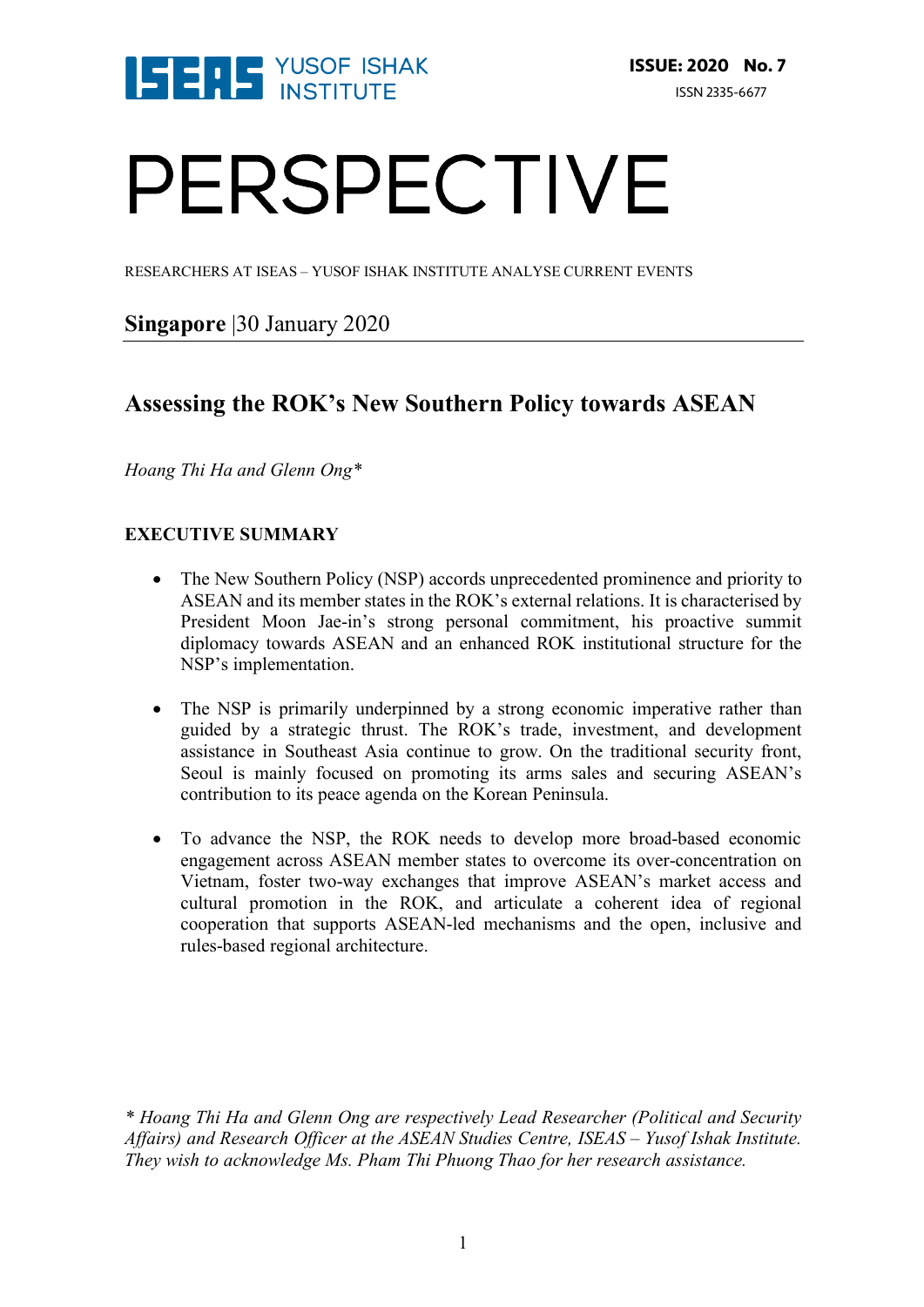

#### **INTRODUCTION**

The New Southern Policy (NSP) introduced by ROK President Moon Jae-in during his state visit to Indonesia in November 2017 has become a signature foreign policy of his administration. The NSP's objective is to "elevate Korea's relationship with ASEAN to the level of its relations with the four major powers around the Korean Peninsula", namely the US, China, Japan, and Russia.<sup>1</sup>

On the whole, the NSP represents a continuity from previous ROK policies vis-à-vis Southeast Asia, which first took off under President Kim Dae-jung in the late 1990s.<sup>2</sup> Then in 2009, President Lee Myung-bak unveiled his New Asia Initiative as "South Korea's bid to diversify its diplomatic focus from the US and other regional powers… due to the growing influence and importance of Asia". <sup>3</sup> Despite this continuity, three elements differentiate the NSP from its predecessors:

- The NSP has defined parameters and is specifically targeted at ASEAN member states (AMS). Under Moon, AMS are accorded unprecedented priority in the ROK's foreign policy relative to the rest of Asia;
- President Moon has devoted significant time and resources to pursue diplomatic activism in ASEAN, attesting to his strong personal commitment to NSP implementation;
- President Moon's commitment has translated into follow-up institutions with enhanced manpower and inter-agency coordination. Chief among those is the NSP Presidential Committee, formed to implement the NSP and coordinate various initiatives by ministries and agencies under the NSP umbrella. The bureaus engaging with ASEAN at the foreign and industry ministries and embassies in the region have expanded, including the tripling of the staff at the ROK Mission to ASEAN in Jakarta.<sup>4</sup> This "diplomatic infrastructure" is expected to help sustain the NSP's momentum beyond the Moon presidency.<sup>5</sup>

The ASEAN-ROK Commemorative Summit in Busan, ROK, held on 25-26 November 2019, and the two-year mark of the NSP, present a timely opportunity to review the NSP's progress and limitations, focusing on the two pillars of "Prosperity" and "Peace". This article argues that the "Prosperity" pillar has been moderately successful in meeting both the ROK's and ASEAN's interests. However, concerning the "Peace" pillar – which encompasses diplomatic engagement and defence cooperation, among others – the ROK's overriding interests to (i) expand its defence exports, and (ii) secure international support for its Korean Peninsula peace agenda, have overshadowed ASEAN's inherent strategic importance. Against this backdrop, the Busan summit should not be seen as a culmination of ASEAN-ROK relations, but a starting point for a more balanced and equitable partnership.

#### **PROACTIVE SUMMIT DIPLOMACY**

President Moon has engaged in proactive summit diplomacy towards ASEAN and its member states at all levels: bilaterally, sub-regionally, and through the ASEAN-ROK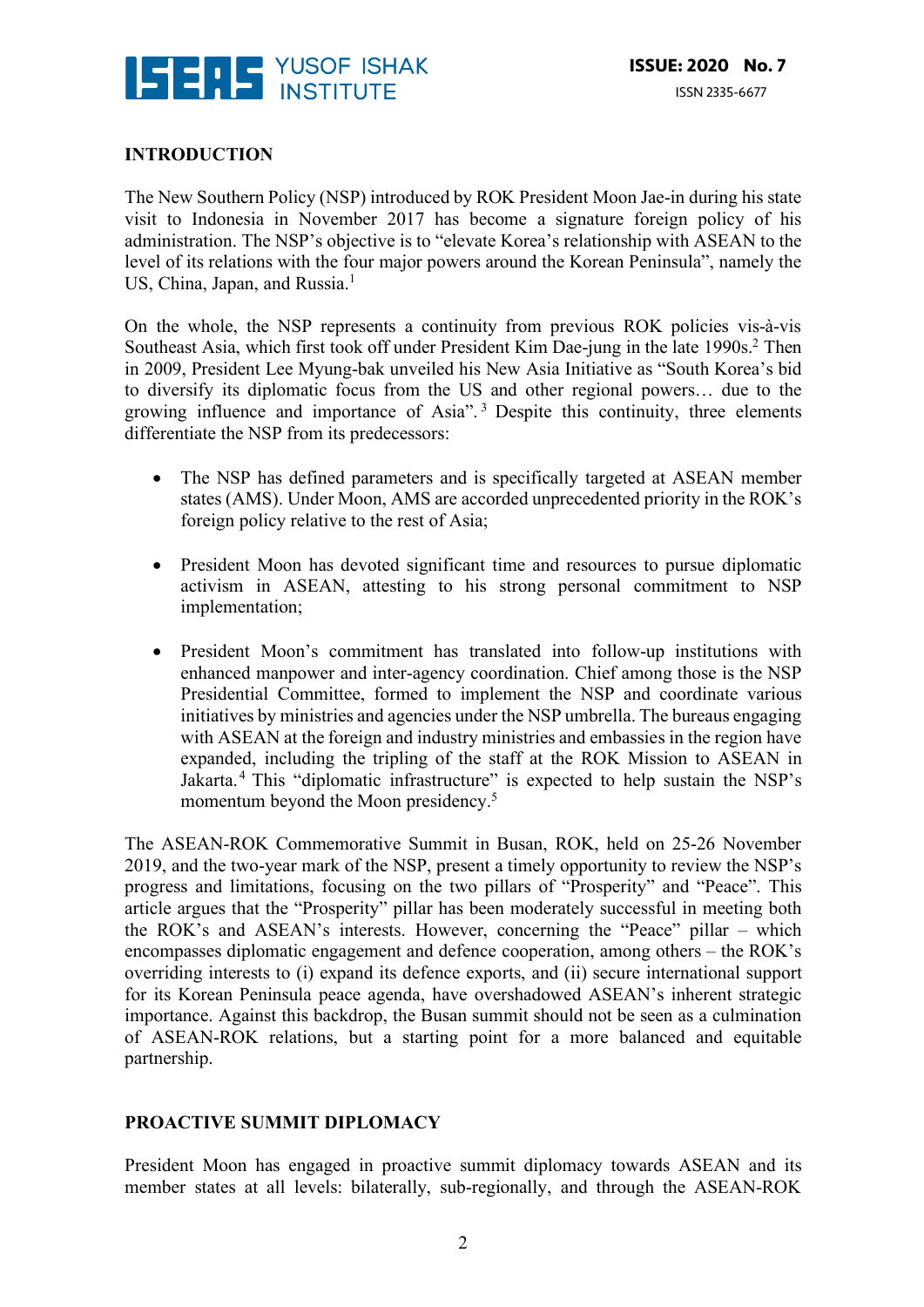

framework. His summit diplomacy is unprecedented compared to that of his predecessors, and is among the NSP's most prominent aspects. Under his watch, the ROK elevated its relations with Indonesia to "special strategic partnership", and to "strategic partnership" with Malaysia and Thailand. He also proposed elevating the ROK's relationship with Cambodia<sup>6</sup> and the Philippines<sup>7</sup> to the level of strategic partnership.

With his strong commitment and diplomatic activism towards ASEAN, President Moon has established many "firsts" in ASEAN-ROK relations. He is the first ROK President to: (i) explicitly identify ASEAN as a foreign policy priority in his election manifesto; (ii) dispatch a special presidential envoy to AMS upon taking office;8 (iii) visit all AMS within about two years in office; (iv) visit Brunei Darussalam in 19 years; (v) visit Singapore since 2003; (vi) make a state visit to Cambodia in 10 years; and (vii) initiate the inaugural Mekong-ROK Summit.

The ROK is also the first Dialogue Partner to convene three commemorative summits with ASEAN. The Busan summit set the stage for ten bilateral summits between President Moon and his ASEAN counterparts to further cement their respective relationships in symbolic and substantive ways. An estimated 80 agreements and memoranda of understanding (MOU) were signed on the sidelines, focusing on trade and investment; Industry 4.0 (ICT, start-ups, and innovation); infrastructure development; and development assistance, especially for the Mekong countries (see Annex 1).

#### **ROBUST ECONOMIC ENGAGEMENT**

That the NSP's focus is tipped in favour of economics is no secret: the choice of the Korea-Indonesia Business Forum in 2017 for the NSP's unveiling, and the appointments of business and technology veterans like Kim Hyun-chul and Joo Hyung-chul as the Chair of the NSP Presidential Committee, suggest that economics is the key driver of the NSP. The focus on economic cooperation is the result of a convergence between strong push factors from the ROK and pull factors to ASEAN.

The impetus of the NSP came from the ROK's imperative to diversify its economic relations beyond that with China and the US, which together accounted for 38.1% of the ROK's total exports in 2015-2017.<sup>9</sup> Seoul's deployment of the Terminal High Altitude Area Defence (THAAD) anti-missile system in early 2017 unleashed Beijing's punitive economic measures, which cost the ROK an estimated US\$7.5 billion in economic losses that year.<sup>10</sup> Meanwhile, the Trump administration's trade war with China cost the ROK economy 21.3% of its exports to China in August 2019 compared to August 2018.11 These experiences have driven home the vulnerability of the ROK's overdependence on these two countries, and have beckoned Seoul to accelerate its search for new growth engines in Southeast Asia and India.

These push factors away from China and the US intertwine with pull factors to ASEAN to shape the character of the NSP. In recent decades, ASEAN economies have become increasingly attractive both as a market for exports and a hub for manufacturing investment. A telling example is Samsung's southward relocation of its mobile phone production. The company shuttered its last mobile phone factory in China in September 2019 due to rising labour costs and the dramatic shrinking of its market share in China from 15% in 2013 to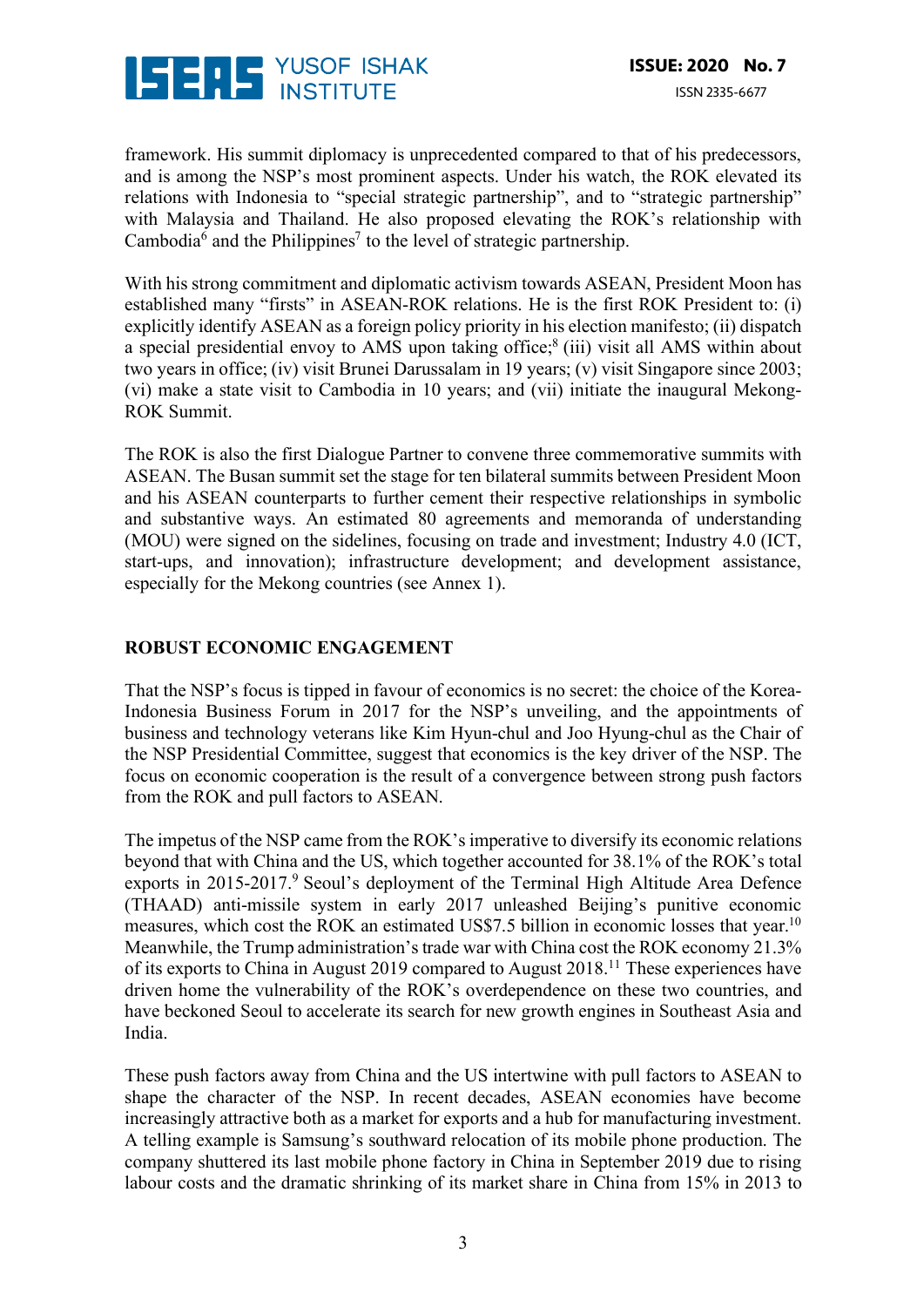

only 1% in 2019.12 Conversely, Samsung is entrenching its presence in Vietnam to turn the country into its largest smartphone production base with a total investment of US\$17.3 billion in eight factories and one R&D centre.<sup>13</sup> The ROK's economic pivot towards Southeast Asia is also driven by ASEAN's alluring consumption market of over 650 million people, the extensive architecture of bilateral and multilateral free trade agreements (FTAs) that helps sustain steady FDI inflows into the region, and ASEAN's role as a key node in the global supply chains of many Korean conglomerates.

The convergence of these push and pull factors has compelled Seoul to look south and intensify its economic partnership with ASEAN. However, while ASEAN-ROK trade and investment relations have been robust over the past three years, it would be too simplistic and premature to attribute these strong economic linkages to the top-down interventions of the NSP. Indeed, the longstanding footprint that Korean conglomerates have established in Southeast Asia pre-dates the NSP. In any case, figures do indicate an uptick in bilateral economic engagements since the NSP was launched. Between 2016 and 2018, ASEAN-ROK trade grew by 30% from US\$124.4 billion to US\$161.5 billion. Between 2015 and 2018, the ROK's investment in ASEAN grew by 17% to US\$6.6 billion.14

However, the ROK's economic engagement with ASEAN remains disproportionately directed towards Vietnam in investment, trade, development assistance and people-topeople exchanges. Vietnam accounted for 48% (or US\$3.15 billion) of the ROK's total FDI to ASEAN in 2018, 40.7% (or US\$65.8 billion) of the ROK's total trade with ASEAN in 2018, <sup>15</sup> and 37.8% (or US\$187.73 million) of the ROK's official development assistance (ODA) to ASEAN in 2017.16 Vietnam was also the top ASEAN destination for ROK visitors, clocking in 3.4 million tourist arrivals in 2018.17 Of the 500,000 people from ASEAN who reside in the ROK, more than one-third (170,000) come from Vietnam; of about 300,000 Koreans residing in ASEAN, half of them are in Vietnam. <sup>18</sup> President Moon's visits to all AMS signal the ROK's recognition of this imbalance, and its willingness to diversify Korea's economic presence. However, the movements of capital and people on the ground remain driven by practical business considerations and personal decisions based on cultural affinity.

Furthermore, data from ASEAN Investment Reports indicate that the ROK's share of investments in ASEAN has remained modest when comparing the periods before and after the NSP was unveiled in 2017. From 2010 to 2015, Korean FDI in the region was "relatively small", accounting for only 3.4% of total FDI flows into ASEAN.<sup>19</sup> There was a modest growth in Korean FDI to ASEAN from US\$5.704 billion to US\$5.89 billion between 2015 and 2016,<sup>20</sup> which then decreased to US\$5.3 billion in 2017.<sup>21</sup> Between 2017 and 2018, there was an uptick as the ROK's share of total FDI into ASEAN grew from 3% to 4%.<sup>22</sup> Despite this increase, the ROK merely retained its position as ASEAN's seventh biggest investor. From 2010 to 2018, the proportion of the ROK's investments in ASEAN hovered around 3-4% even with the roll-out of the NSP.23

Yet, there are good reasons to be optimistic from the ROK's vantage point. Latest data indicate that as of 2018, ASEAN is the ROK's second largest trading partner, third largest FDI destination, and the most popular travel destination for Koreans. <sup>24</sup> Infrastructure investment between ASEAN and the ROK is also robust. As of 2018, the infrastructure construction contracts signed between Korean companies and ASEAN countries amounted to US\$11.9 billion, which accounted for 37.1% of Korean companies' overseas contracts.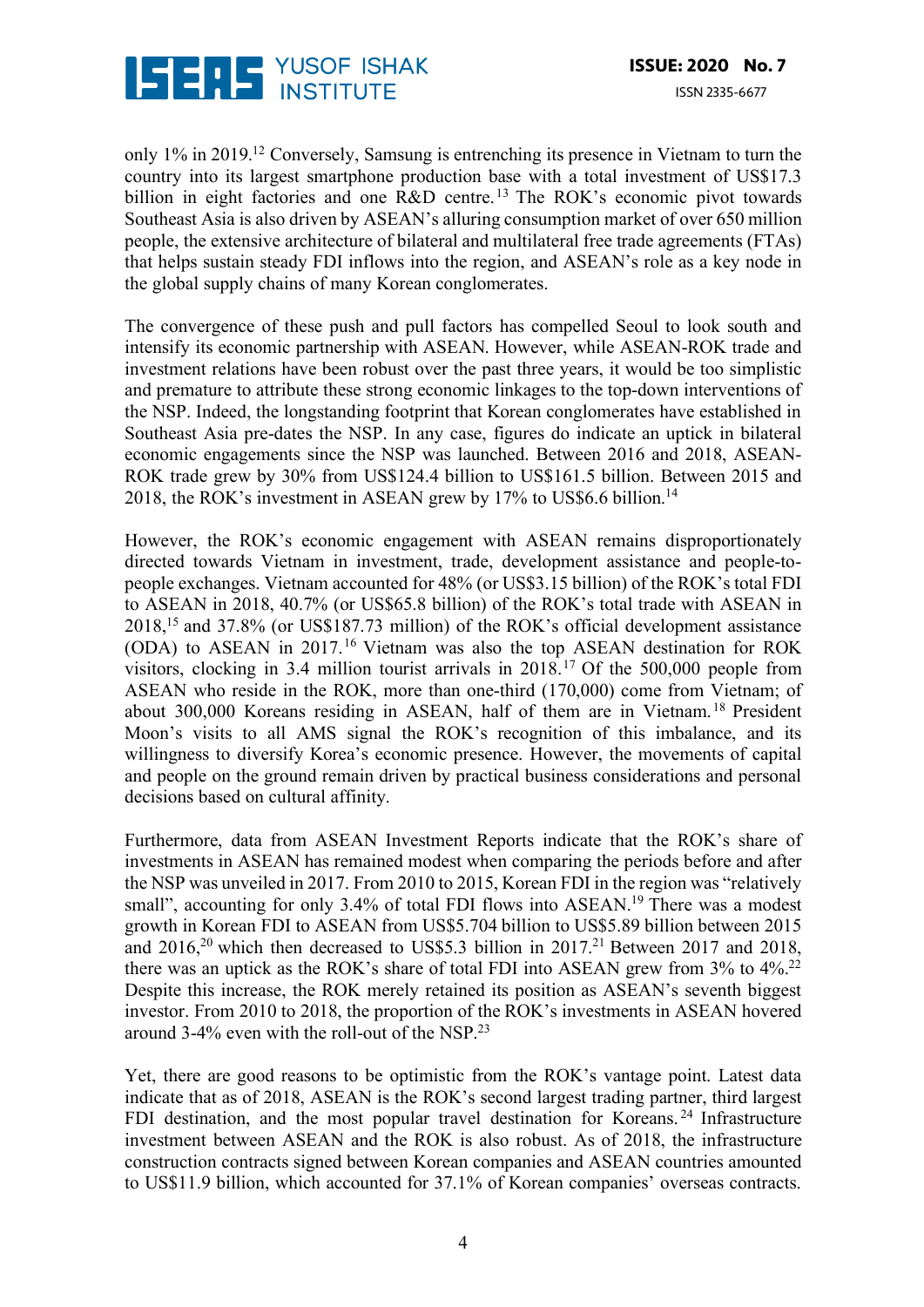

This makes ASEAN the largest source of overseas construction revenue for Korean businesses.25 Such optimistic figures provide a solid basis for both sides to deepen their economic engagement.

#### **PRAGMATIC DEFENCE COOPERATION**

Defence cooperation is an important component under the NSP's "Peace" pillar. Since the NSP's launch, the ROK has stepped up bilateral defence partnerships with almost all AMS. It signed a joint vision statement on defence cooperation with Vietnam,<sup>26</sup> and an MOU on defence cooperation with Brunei Darussalam in 2018.27 Seoul also inked two bilateral defence MOUs in 2019 to promote its defence exports to the Philippines, $28$  and military intelligence cooperation with Thailand.29

At the heart of this defence cooperation is the ROK's push for arms exports to AMS, especially Indonesia, the Philippines, and Vietnam. For example, Indonesia purchased the ROK's Tarantula Panzer, Submarine Changbogo Class, and T-50i Golden Eagle.<sup>30</sup> In April 2019, the ROK signed an agreement to sell three 1,400-ton submarines to Indonesia in a US\$1.02 billion deal, the second such contract in eight years between both countries. $31$ More recently, the ROK and Indonesia announced the release of a first full-size prototype of their jointly developed KF-X fighter jet project in October 2019, worth US\$6.33 billion.<sup>32</sup> The ROK was also Vietnam's fourth largest supplier of military hardware, accounting for 2.8% of the market.33 Meanwhile, the Philippine Navy acquired two missile frigates from Hyundai Heavy Industries (HHI).<sup>34</sup> The Philippines also contracted South Korean company Hanwha Systems for the upgrade of its three Del Pilar-class frigates.<sup>35</sup>

The ROK's push for defence industry cooperation with AMS appears to be driven more by commercial interests than by strategic calculations. There is little evidence to suggest that Seoul has made sustained attempts to bring these bilateral arms sales within a strategically coherent regional agenda. For example, the major clients of Korean defence exports are Southeast Asian claimant states in the South China Sea (SCS), and these procurements could help strengthen their maritime awareness and operational capabilities in the disputed waters. Yet, the ROK has thus far remained ambivalent about the SCS disputes for fear of displeasing China. The pragmatism of the ROK's defence cooperation with AMS is also illustrated by the lack of progress in its proposal for an annual ASEAN-ROK Defence Ministers' Meeting, even though it is listed as one of the 16 core policy tasks under the NSP.<sup>36</sup> It is unclear whether the ROK has tabled an official proposal on this matter to ASEAN.

#### **ASEAN'S ROLE ON THE KOREAN PENINSULA ISSUE**

Securing ASEAN's support for President Moon's Korean Peninsula peace agenda is one of the NSP's 16 policy tasks, and is a consistent talking point in his engagements with ASEAN leaders. ASEAN's role has been boosted by the hosting of the US-DPRK summits in Singapore (June 2018) and Vietnam (February 2019). The ASEAN-ROK Joint Vision Statement of the Commemorative Summit intertwines peace and stability in Southeast Asia with that of Northeast Asia.<sup>37</sup>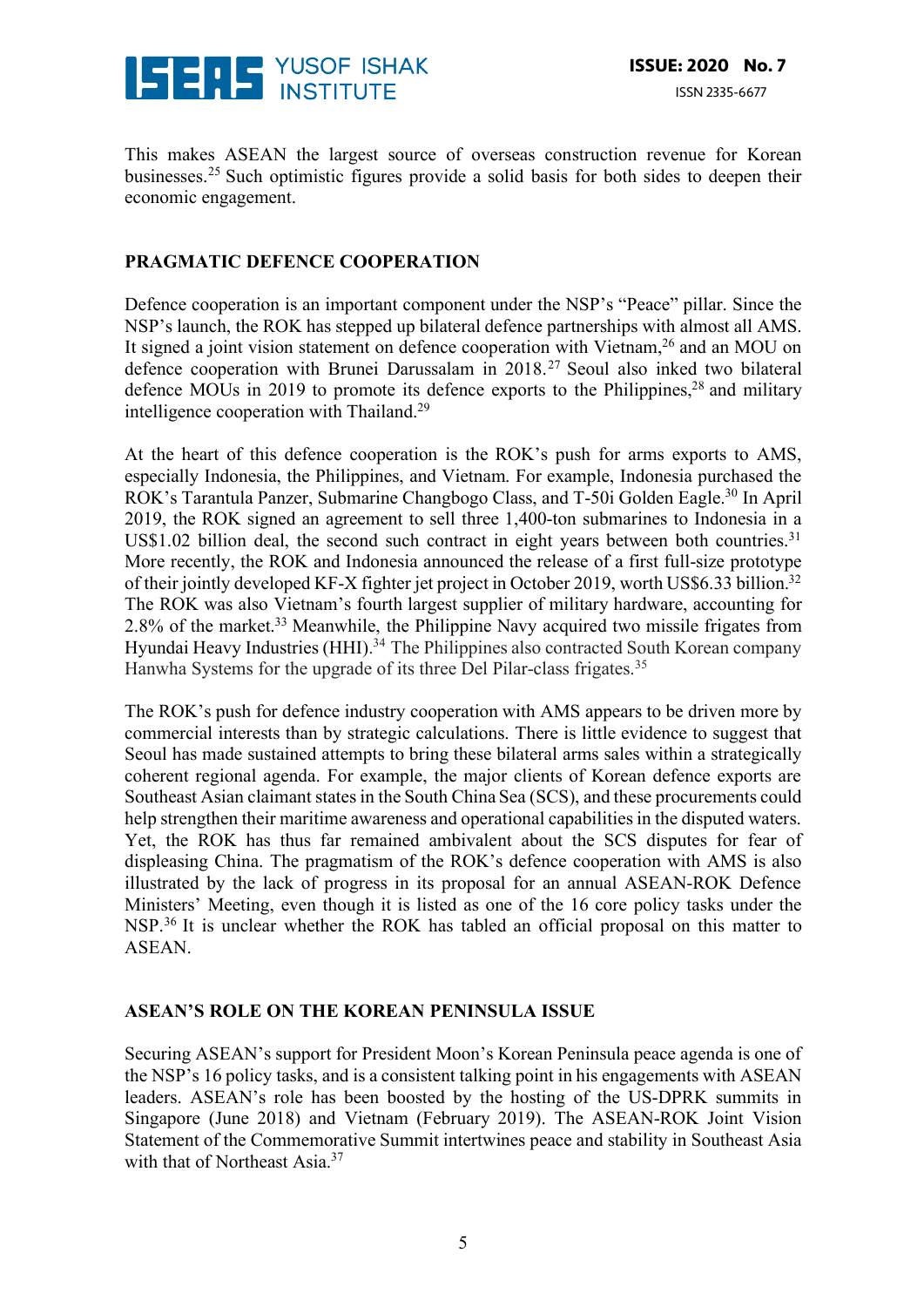

ASEAN possesses relevant assets that could enable it to promote peace on the Korean Peninsula, especially from the liberal viewpoint of President Moon. These include ASEAN's peace-oriented values and ASEAN-led mechanisms, which provide avenues for a reclusive DPRK to connect with the international community. Most AMS enjoy cordial relations with both Koreas, and their development models could be a potential template for the DPRK should it choose to open up. Yet, ASEAN's leverage on the Korean Peninsula should not be exaggerated. ASEAN is geographically and geopolitically a marginal player in the Korean Peninsula complex, where deterrence and balance-of-power dynamics feature overwhelmingly – if not decisively – in the strategic calculi of all parties. This sobering acknowledgement is not meant to discourage ASEAN, but to caution against misplaced expectations or unrealistic calculations.

A case in point is President Moon's unilateral decision to invite DPRK leader Kim Jong-un to attend the Busan summit,<sup>38</sup> without prior consultation with and the consent of AMS. This oversight, even if unintentional, is a breach of established procedures in ASEAN-ROK dialogue relations, and conveys a lack of respect for ASEAN as an equal. On top of that, ASEAN would have suffered from poor optics if Kim or a special envoy had actually visited Busan, because the primary agenda of the summit to celebrate the  $30<sup>th</sup>$  anniversary of ASEAN-ROK relations "would fall off the radar of public attention" and be completely overshadowed by Northeast Asian affairs.<sup>39</sup>

For perceptive observers of the NSP, its signature laser focus on ASEAN and Southeast Asia has been unwarrantedly undercut by the ROK's imperative to prioritise the "Korean Peninsula" agenda in an unfitting context of the commemorative summit with ASEAN. This unfortunate experience drives home the fact that the ROK remains a "constrained middle power" due to its geopolitical conditions on the Korean Peninsula, despite its enthusiasm and capacity to exercise "middle power activism".40 For the NSP to succeed, the ROK's engagement with ASEAN should shine by its own light rather than be filtered through the lens of Northeast Asian geopolitics.

#### **CONCLUSION**

The NSP has been primarily driven by a strong economic imperative rather than a strategic thrust. ASEAN-ROK economic engagement has been robust, underpinned by the ROK's need to reduce its overdependence on American and Chinese markets, and the growing attraction of ASEAN economies. Meanwhile, the NSP's "Peace" pillar does not evince such a synergy of push and pull factors. The ROK's engagement with ASEAN on the traditional security front has mainly focused on securing ASEAN's contribution to the ROK's Korean Peninsula peace agenda and promoting its defence exports.

Despite the absence of a pronounced strategic imperative, the NSP carries considerable geopolitical significance and potential. It provides new avenues for ASEAN and the ROK to deepen their cooperation to hedge against vulnerabilities in their relations with major powers, as well as against uncertainties arising from the US-China rivalry. It meets the shared strategic imperative of both parties to diversify their external economic relations, maintain an open and inclusive regional architecture, and mitigate the pressure to take sides in major-power rivalries. A case in point is the ROK's strong support for the ASEAN Outlook on the Indo-Pacific (AOIP), which enables Seoul to participate in the Indo-Pacific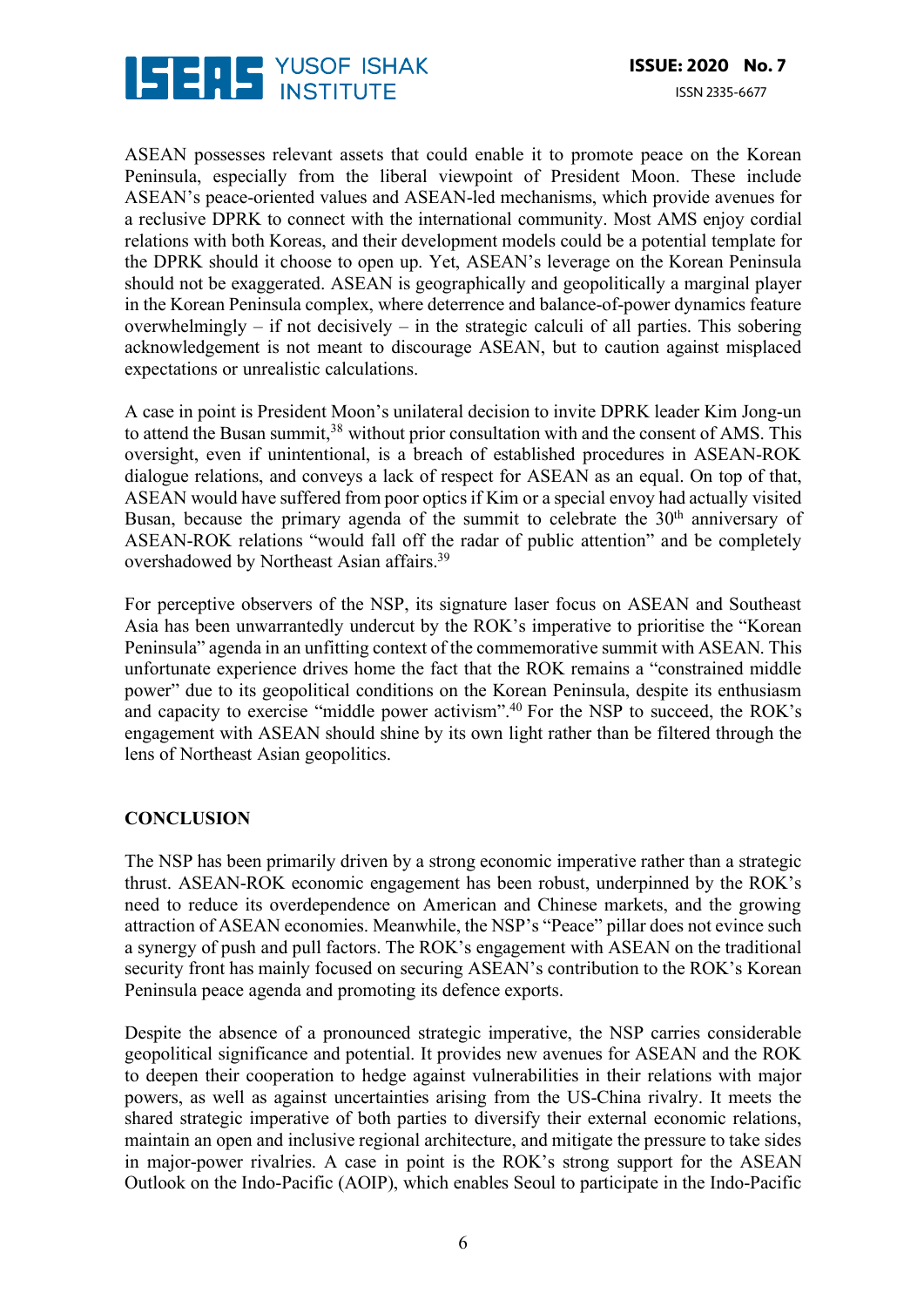

discourse while avoiding entrapment in the US-China rivalry. The ROK's support of the AOIP, however, appears to be more pragmatic than strategic, given its longstanding attachment to the idea of an East Asian Community (EAC). The NSP has not resolved Seoul's ambivalence towards the competing visions of regional integration espoused by the broader Indo-Pacific concept on one hand, and the exclusive EAC on the other.<sup>41</sup>

Moving forward, it will be to the benefit of both sides that cooperation through the NSP be pursued evenly and with recognition for ASEAN as an equal partner and on its own merits. To do so, the NSP must (i) develop the ROK's more broad-based economic engagement that transcends Vietnam, (ii) foster two-way exchanges that help ASEAN's market access and cultural promotion in the ROK; and (iii) articulate a coherent idea of regional cooperation that supports ASEAN-led mechanisms and the open, inclusive and rules-based regional architecture.

| <b>Summits</b>                              | <b>Deliverables</b>                                              |  |  |  |
|---------------------------------------------|------------------------------------------------------------------|--|--|--|
| <b>ASEAN-ROK</b>                            |                                                                  |  |  |  |
|                                             |                                                                  |  |  |  |
| <b>ASEAN-Korea</b>                          | - MOU on Development Cooperation between the ROK and             |  |  |  |
| Commemorative                               | Cambodia, Laos, Myanmar, the Philippines, and Vietnam            |  |  |  |
| Summit (Nov 2019)                           | - Formation of joint ASEAN-ROK startup funds and a startup       |  |  |  |
|                                             | ecology to create more unicorn enterprises in Industry 4.0       |  |  |  |
|                                             | - A "new southern" business cooperation centre to be created     |  |  |  |
|                                             | to help Korean companies expand into ASEAN and                   |  |  |  |
|                                             | the competitiveness of<br>strengthen<br>ASEAN-based              |  |  |  |
|                                             | enterprises                                                      |  |  |  |
| <b>Mekong-ROK</b>                           |                                                                  |  |  |  |
| 1 <sup>st</sup> Mekong-ROK                  | - The Mekong-Han River Declaration for Establishing              |  |  |  |
| Summit (Nov 2019)                           | Partnership for People, Prosperity and Peace, focusing on:       |  |  |  |
|                                             | (i) culture and tourism; (ii) agriculture; (iii) infrastructure, |  |  |  |
|                                             | (iv) IT; and (iv) sustainable development and security           |  |  |  |
| - The Mekong-ROK Summit to be held annually |                                                                  |  |  |  |
| <b>Brunei-ROK</b>                           |                                                                  |  |  |  |
| Moon Jae-in's official                      | - Three MOUs on (i) cooperation in investment; (ii) science      |  |  |  |
| visit to Brunei (March                      | and technology in Industry 4.0; and (iii) intellectual           |  |  |  |
| 2019)                                       | property                                                         |  |  |  |
| Brunei-ROK summit                           | - Three MOUs on (i) ICT; (ii) e-government; and (iii) smart      |  |  |  |
| (Nov 2019)                                  | cities                                                           |  |  |  |
| <b>Cambodia-ROK</b>                         |                                                                  |  |  |  |
| Jae-in's official<br>Moon                   | Seven agreements/MOUs on (i) soft loan of Economic               |  |  |  |
| Cambodia<br>visit<br>to                     | Development Cooperation Fund for 2019-2023; (ii) soft            |  |  |  |
| (March 2019)                                | loan for the University of Health Sciences hospital project;     |  |  |  |
|                                             | (iii) power supply project for micro-electricity grids and       |  |  |  |
|                                             | battery charging station in Cambodia; (iv) Korean                |  |  |  |
|                                             | investment facilitation; (v) education; (vi) soft loan for rural |  |  |  |
|                                             | road improvement project-phase 3; and (vii) construction         |  |  |  |
| material and equipment                      |                                                                  |  |  |  |
| <b>Indonesia-ROK</b>                        |                                                                  |  |  |  |

### Annex 1: ROK Summit Diplomacy and Deliverables (List is non-exhaustive)<sup>42</sup>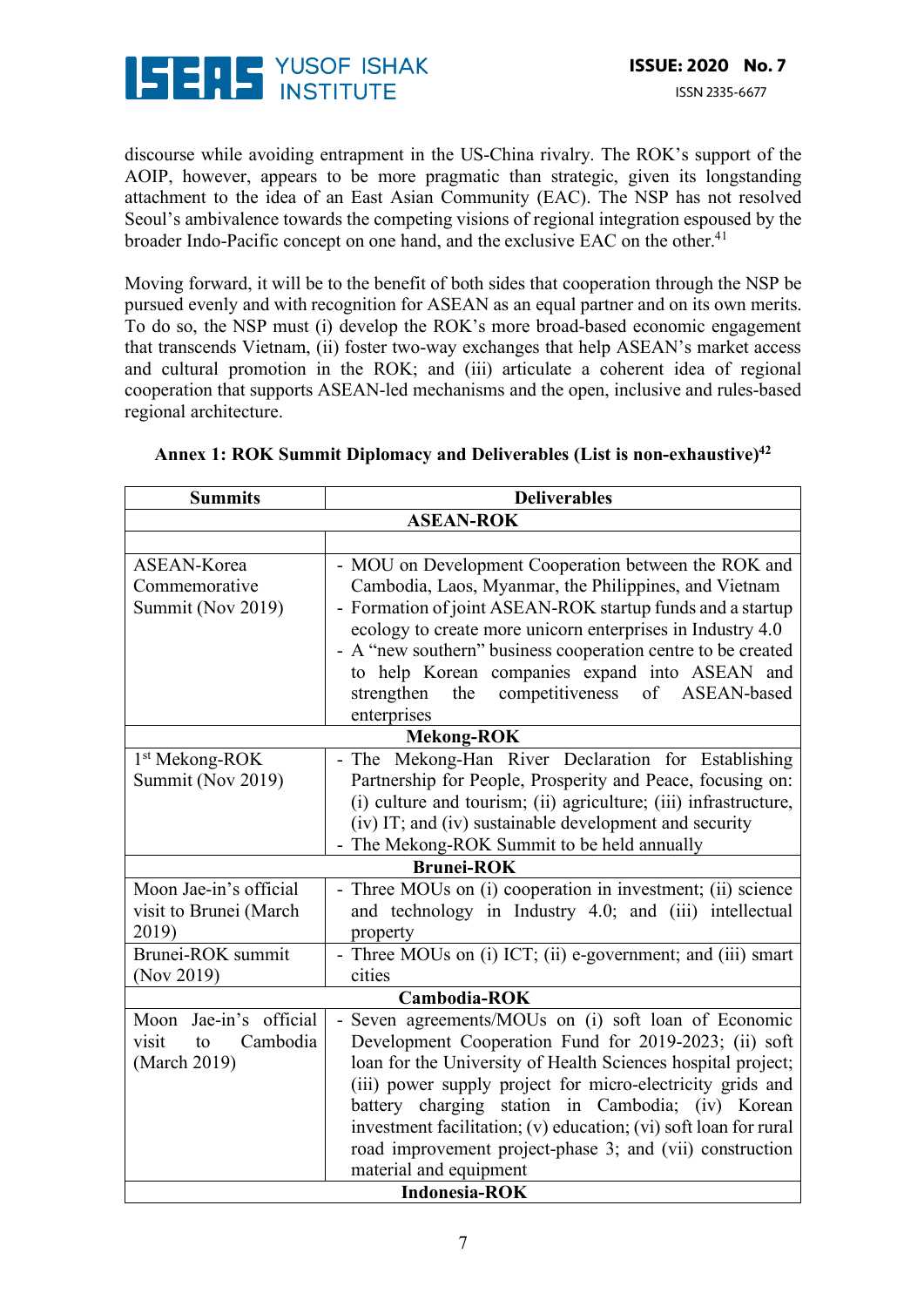

ISSN 2335-6677

| <b>Summits</b>             | <b>Deliverables</b>                                                                                                   |  |  |  |
|----------------------------|-----------------------------------------------------------------------------------------------------------------------|--|--|--|
| Moon Jae-in's official     | - Upgrading relationship from strategic partnership to special                                                        |  |  |  |
| visit to Indonesia (Nov    | strategic partnership                                                                                                 |  |  |  |
| 2017)                      | - Signing agreements on cooperation in, among others,                                                                 |  |  |  |
|                            | transportation; the 2 <sup>nd</sup> phase of Jakarta's Light Rail Transit                                             |  |  |  |
|                            | project; and Indonesia's Low-Cost Housing program                                                                     |  |  |  |
| Indonesia-ROK summit       | - Conclusion of Indonesia-ROK Comprehensive Economic                                                                  |  |  |  |
| (Nov 2019)                 | Partnership Agreement (CEPA)                                                                                          |  |  |  |
|                            | <b>Laos-ROK</b>                                                                                                       |  |  |  |
| Moon Jae-in's official     | - MOUs on (i) agriculture; (ii) ICT; (iii) start-ups and                                                              |  |  |  |
| visit to Laos (Sep 2019)   | innovation; (iv) Economic Development Cooperation Fund                                                                |  |  |  |
|                            | with Korea's grant of US\$500 million from 2020-2023                                                                  |  |  |  |
|                            | Malaysia-ROK                                                                                                          |  |  |  |
| Moon Jae-in's official     | - Four MOUs on (i) industrial cooperation relating to Industry                                                        |  |  |  |
| visit to Malaysia (March   | 4.0; (ii) cooperation in transportation; (iii) development of                                                         |  |  |  |
| 2019)                      | a Smart City in Malaysia; (iv) and halal industry                                                                     |  |  |  |
| Malaysia-ROK summit        | - Elevating the relations to strategic partnership                                                                    |  |  |  |
| (Nov 2019)                 | - Four MOUs on (i) cooperation in IT; (ii) e-government; (iii)                                                        |  |  |  |
|                            | health care; and (iv) water and sewage management                                                                     |  |  |  |
| <b>Myanmar-ROK</b>         |                                                                                                                       |  |  |  |
| Moon Jae-in's official     | - MOUs on (i) trade and industrial cooperation; (ii)                                                                  |  |  |  |
| visit to Myanmar (Sep      | establishment of the Korea Desk in Myanmar to provide                                                                 |  |  |  |
| 2019)                      | support for Korean investors; (iii) shipping logistics and                                                            |  |  |  |
|                            | port; (iv) science and technology; and (v) start-ups and                                                              |  |  |  |
|                            | innovation                                                                                                            |  |  |  |
|                            |                                                                                                                       |  |  |  |
|                            | - A framework agreement on 2018-2022 loans from the                                                                   |  |  |  |
| Myanmar-ROK summit         | Economic Development Cooperation Fund (EDCF)                                                                          |  |  |  |
| (Nov 2019)                 | - MOUs on cooperation on (i) fisheries; (ii) technical and<br>vocational training; (iii) the environment; and<br>(iv) |  |  |  |
|                            | development of digital economy, higher education, smart                                                               |  |  |  |
|                            | cities and connectivity                                                                                               |  |  |  |
|                            |                                                                                                                       |  |  |  |
| <b>The Philippines-ROK</b> |                                                                                                                       |  |  |  |
| Moon Jae-in's official     | - Five agreements on (i) transportation; (ii) economy and                                                             |  |  |  |
| visit to the Philippines   | trade; (iii) renewable energy; (iv) science and technology;                                                           |  |  |  |
| (Nov 2017)                 | and (v) infrastructure                                                                                                |  |  |  |
| Philippines-ROK            | - Five agreements in (i) tourism; (ii) fisheries; (iii) education;                                                    |  |  |  |
| summit (Nov 2019)          | (iv) social security; and (v) trade and investment                                                                    |  |  |  |
| <b>Singapore-ROK</b>       |                                                                                                                       |  |  |  |
| Moon Jae-in's state visit  | - Six MOUs on (i) environment; (ii) free trade; (iii) smart                                                           |  |  |  |
| to Singapore (July         | grids; (iv) Industry $4.0$ ; (v) SMEs; and (vi) investments                                                           |  |  |  |
| 2018)                      |                                                                                                                       |  |  |  |
| Singapore-ROK summit       | standards<br>- MOUs<br>(i)<br>and<br>conformance;<br>on<br>(i)                                                        |  |  |  |
| (Nov 2019)                 | manufacturing of pharmaceuticals; (iii) smart cities                                                                  |  |  |  |
|                            | collaboration; and (iv) cybersecurity cooperation                                                                     |  |  |  |
| <b>Thailand-ROK</b>        |                                                                                                                       |  |  |  |
| Moon Jae-in's official     | - MOUs on (i) smart cities; (ii) Industry 4.0; (iii) Korean                                                           |  |  |  |
| visit to Thailand (Sep)    | language studies; (iv) water development; (v) transport and                                                           |  |  |  |
| 2019)                      | infrastructure; and (vi) military intelligence                                                                        |  |  |  |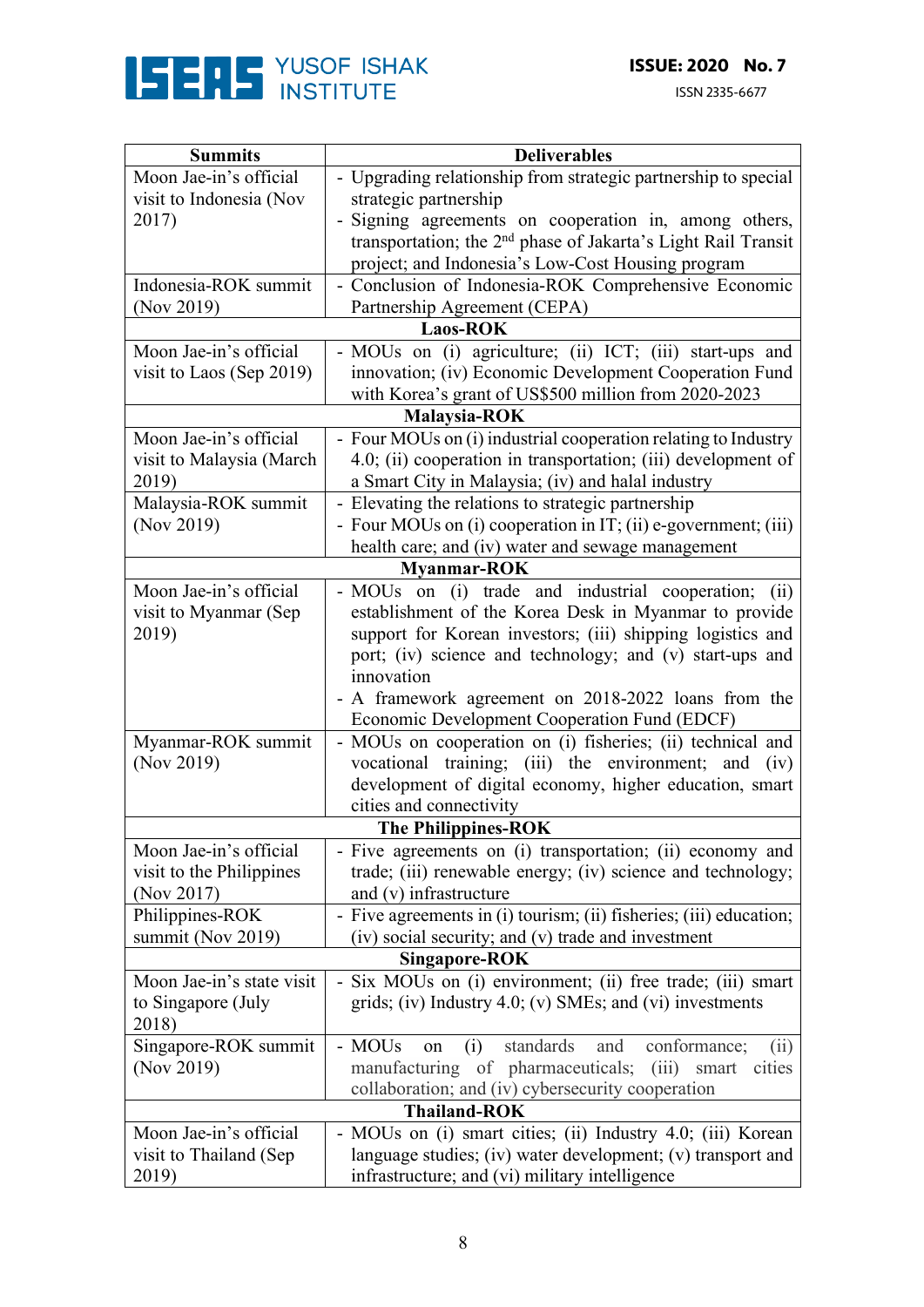

 

ISSN 2335-6677

| <b>Summits</b>           | <b>Deliverables</b>                                          |  |  |  |
|--------------------------|--------------------------------------------------------------|--|--|--|
| Thailand-ROK summit      | - MOUs on (i) scientific research and development; (ii)      |  |  |  |
| (Nov 2019)               | business and industry development in Thailand's Eastern      |  |  |  |
|                          | Economic Corridor; and (iii) information exchange on         |  |  |  |
|                          | illegal Thai workers in ROK                                  |  |  |  |
| <b>Vietnam-ROK</b>       |                                                              |  |  |  |
| Moon Jae-in's official   | - MOUs on the action programme towards US\$100 billion       |  |  |  |
| visit to Vietnam (March) | two-way trade by 2020; (ii) supporting industry              |  |  |  |
| 2018)                    | cooperation; (iii) infrastructure and transport; (iv) urban  |  |  |  |
|                          | construction and development; (v) Industry $4.0$ ; and (vi)  |  |  |  |
|                          | labour cooperation                                           |  |  |  |
| Vietnam-ROK summit       | - MOUs on (i) prevention of double taxation; (ii) navigation |  |  |  |
| (Nov 2019)               | and crew training; (iii) trade promotion; (iv) capacity      |  |  |  |
|                          | building for Vietnam Development Bank                        |  |  |  |

<sup>7</sup> Pia Garcia, "PH and South Korea vow to strengthen bilateral ties, sign 5 deals", *CNN Philippines*, 25 November 2019, https://cnnphilippines.com/news/2019/11/25/philippines-south-korea-bilateral-agreementsasean-commemorative-summit.html?fbclid=IwAR2x-

<sup>&</sup>lt;sup>1</sup> New Southern Policy Brochure, accessed from the website of the Presidential Committee on New Southern Policy, http://www.nsp.go.kr/eng/main.do. The NSP target countries include not only ASEAN and its member states but also India. This Perspective focuses only on the NSP vis-à-vis ASEAN.

<sup>&</sup>lt;sup>2</sup> Lee Jaehyon, "Korea's New Southern Policy: Motivations of 'Peace Cooperation' and Implications for the Korean Peninsula", *The Asan Institute for Policy Studies*, 21 June 2019,

http://en.asaninst.org/contents/koreas-new-southern-policy-motivations-of-peace-cooperation-and-

<sup>&</sup>lt;sup>3</sup> Byun Duk-kun, "Seoul declares ambitious diplomatic initiative for Asia," *Yonhap News Agency*, 8 March 2009, https://en.yna.co.kr/view/AEN20090307003200315.

<sup>&</sup>lt;sup>4</sup> Lim Sungnam, "Korea's New Southern Policy: Walk to the border, sail to the island", *The Jakarta Post*, 15 November 2019, https://www.thejakartapost.com/academia/2019/11/15/koreas-new-southern-policy-walkto-the-border-sail-to-the-island.html.

<sup>&</sup>lt;sup>5</sup> Choe Wongi, "Why South Korea Wants to Tie In with ASEAN", *ASEANFocus* Issue 6/2019, 23 December 2019, pp. 12-13, https://www.iseas.edu.sg/images/pdf/ASEANFocus%20-%20December%202019.pdf.

<sup>&</sup>lt;sup>6</sup> Park Gil-ja and Lee Hana, "Korea, Cambodia agree to expand economic cooperation", *The Republic of Korea Cheong Wa Dae*, 15 March 2019, https://english1.president.go.kr/Media/News/554.

fo\_DLX9zY6biN1r9lPe4T5g5\_Qx53rFLRkcVD1Ppyc\_84NSqTATVJo. 8 Before that, special presidential envoys were only sent to China, Japan, Russia, and the US. <sup>9</sup> Sungil Kwak, "Korea's New Southern Policy: Vision and Challenges", *KIEP Opinions*, 12 November 2018, https://think-asia.org/bitstream/handle/11540/9407/KIEPopinions no146.pdf?sequence=1.

<sup>&</sup>lt;sup>10</sup> Bonnie S. Glaser and Lisa Collins, "China's Rapprochement With South Korea: Who Won the THAAD Dispute?", *Foreign Affairs*, 7 November 2017, https://www.foreignaffairs.com/articles/china/2017-11- 07/chinas-rapprochement-south-korea.<br><sup>11</sup> Megumi Fujikawa and Kwanwoo Jun, "U.S.-China Trade War Takes Toll on South Korea and Japan,"

*The Wall Street Journal*, 2 September 2019, https://www.wsj.com/articles/u-s-china-trade-war-takes-toll-onsouth-korea-and-japan-11567415192. 12 Ju-min Park, "Samsung ends mobile phone production in China," *Reuters*, 2 October 2019,

https://www.reuters.com/article/us-samsung-elec-china/samsung-ends-mobile-phone-production-in-chinaidUSKBN1WH0LR.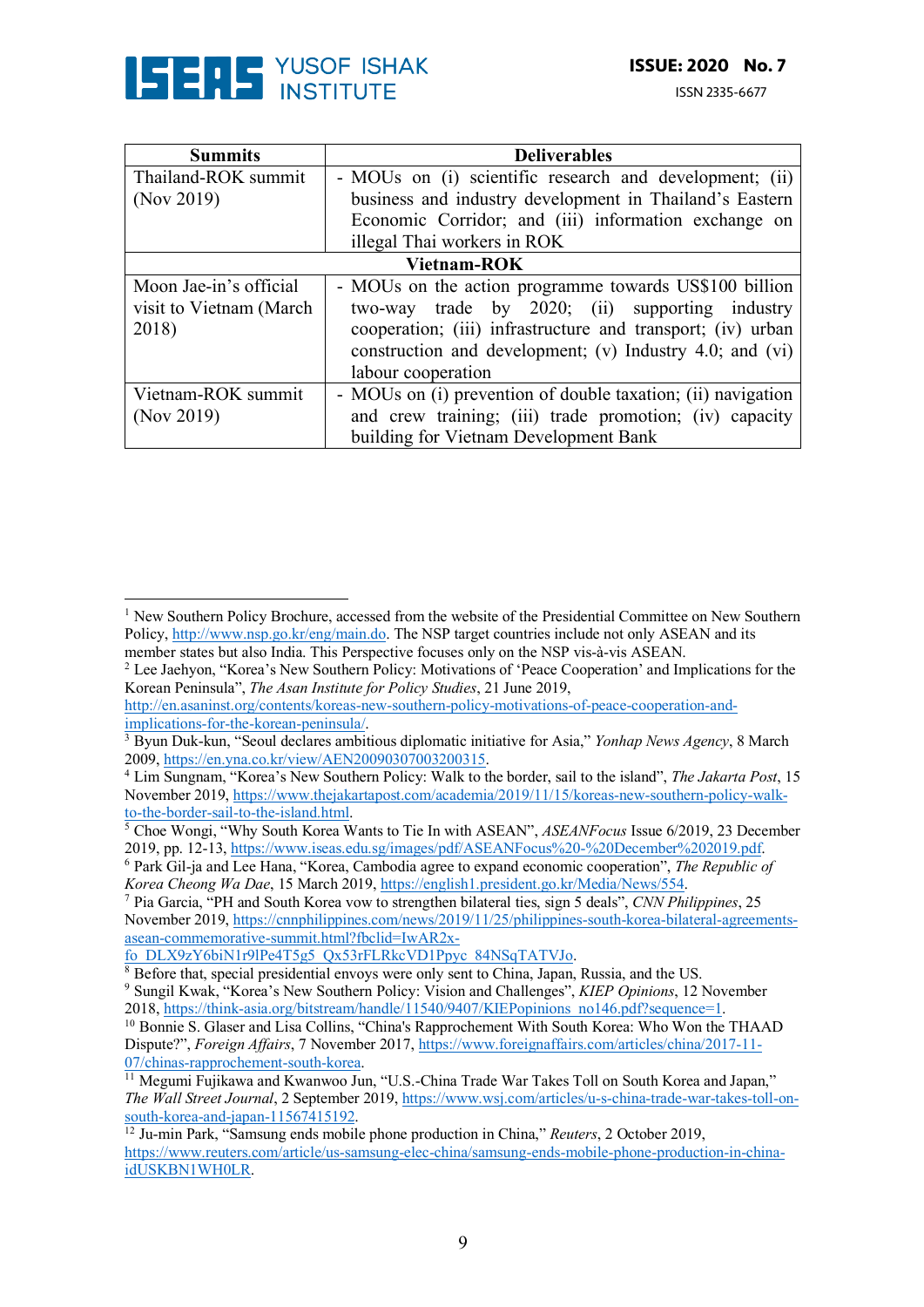

ISSN 2335-6677

<sup>13</sup> Khanh Vu and Phuong Nguyen, "Samsung denies it plans new plant in northern Vietnam," *Reuters*, 27 September 2019, https://www.reuters.com/article/us-vietnam-samsung-elec/samsung-denies-it-plans-new-<br>plant-in-northern-vietnam-idUSKBN1WC0LY.

<u> 1989 - Andrea San Andrew Maria (h. 1989).</u><br>1900 - Andrew Maria (h. 1980).

 $\frac{14}{14}$  Tabulations by the authors, based on the ASEAN Statistical Yearbooks 2015-2018, ASEANStatsDataPortal, ASEAN Secretariat, https://www.aseanstats.org/ebooks/ebook-publication-byyear/.

<sup>15</sup> Ibid.<br><sup>16</sup> 2018 ASEAN & Korea in Figures (Seoul: ASEAN-Korea Centre, 2018), p. 68.

<sup>17</sup> See "ASEAN in Figures", *ASEANFocus* Issue 6/2019, 23 December 2019, pp. 24-25, https://www.iseas.edu.sg/images/pdf/ASEANFocus%20-%20December%202019.pdf

<sup>18</sup> "President Moon Jae-in wants to lift RoK-Vietnam partnership to next level," *Vietnam Investment Review,* 22 March 2018, https://www.vir.com.vn/president-moon-jae-in-wants-to-lift-rok-vietnam-partnership-tonext-level-57515.html

 $\frac{19}{19}$  In the same period, ROK's FDI was also disproportionately concentrated in ASEAN member states like Vietnam, Singapore, and Indonesia, which together accounted for 63% of ROK FDI into ASEAN. See ASEAN Secretariat, *ASEAN Investment Report 2016: Foreign Direct Investment and MSME Linkages* (Jakarta: ASEAN Secretariat, 2016), pp. xvii, 51, https://asean.org/storage/2016/09/ASEAN-Investment-

Report-2016.pdf. 20 ASEAN Secretariat, *ASEAN Investment Report 2017: Foreign Direct Investment and Economic Zones in ASEAN* (Jakarta: ASEAN Secretariat, 2017), p. 4, https://asean.org/storage/2017/11/ASEAN-Investment-

Report-2017.pdf. 21 ASEAN Secretariat, *ASEAN Investment Report 2018: Foreign Direct Investment and the Digital Economy in ASEAN* (Jakarta: ASEAN Secretariat, 2018), p. 7, https://asean.org/storage/2018/11/ASEAN-Investment-

Report-2018-for-Website.pdf.<br><sup>22</sup> ASEAN Secretariat, *ASEAN Investment Report 2019: FDI in Services: Focus on Healthcare* (Jakarta:<br>ASEAN Secretariat, 2019), p. 22, https://asean.org/storage/2019/10/AIR-2019.pdf.

<sup>23</sup> Furthermore, the disproportionate concentration of Korean FDI in some ASEAN member states has endured during this period.

<sup>24</sup> "Korea and ASEAN Relations," 2019 ASEAN-Republic of Korea Commemorative Summit,  $\frac{https://2019asean-roksummit.kr/?menuno=70}{25}$ .

<sup>26</sup> "Vietnam, RoK sign joint vision statement on defence cooperation," *Nhân Dân*, 24 April 2018, https://en.nhandan.com.vn/politics/item/6080102-vietnam-rok-sign-joint-vision-statement-on-defence-

cooperation.html. 27 "What's in the New Brunei-South Korea Defense Pact?", *The Diplomat,* 18 September 2018*,* 

https://thediplomat.com/2018/09/whats-in-the-new-brunei-south-korea-defense-pact/.<br><sup>28</sup> DJ Yap, "PH signs 'defense cooperation' MOU with S. Korea," *Inquirer.net*, 26 November 2019, https://globalnation.inquirer.net/182276

<sup>29</sup> Hathai Techakitteranun, "Thailand, South Korea agree to deepen ties," *The Straits Times*, 3 September 2019, https://www.straitstimes.com/asia/se-asia/thailand-south-korea-agree-to-deepen-ties.<br><sup>30</sup> "Country Profile and Bilateral Relationship," Embassy of the Republic of Indonesia in Seoul, Republic of

Korea, https://kemlu.go.id/seoul/en/pages/hubungan\_bilateral/558/etc-menu. 31 Park Chan-kyong, "South Korea signs US\$1 billion deal to supply submarines to Indonesia," *South China* 

*Morning Post*, 12 April 2019, https://www.scmp.com/news/asia/article/3005964/south-korea-signs-us1-billion-deal-supply-submarines-indonesia.

 $\frac{32 \text{ Josh Smith and Ju-min Park}}{22 \text{ Josh Smith and Ju-min Park}}$  "South Korea unveils fighter jet mock-up amid program challenges," *Reuters*, 15 October 2019, https://www.reuters.com/article/us-southkorea-jet/south-korea-unveils-fighter-jet-<br>mock-up-amid-program-challenges-idUSKBN1WU1H2.

<sup>33</sup> "Future of the Vietnamese Defense Industry - Market Attractiveness, Competitive Landscape and Forecasts to 2024," Global Information, Inc., https://www.giiresearch.com/report/sdi654971-future-

vietnamese-defense-industry-market.html. 34 "Philippine Navy's second 2,600-ton frigate launched in South Korea," *Naval Today*, 8 November 2019, https://navaltoday.com/2019/11/08/philippine-navys-second-2600-ton-frigate-launched-in-south-korea/. 35 "South Korea's Hanwha Systems to upgrade Philippine frigates," *Naval Today*, 23 August 2019,

https://navaltoday.com/2019/08/23/south-koreas-hanwha-systems-to-upgrade-philippine-frigates/.<br><sup>36</sup> New Southern Policy Brochure, op.cit.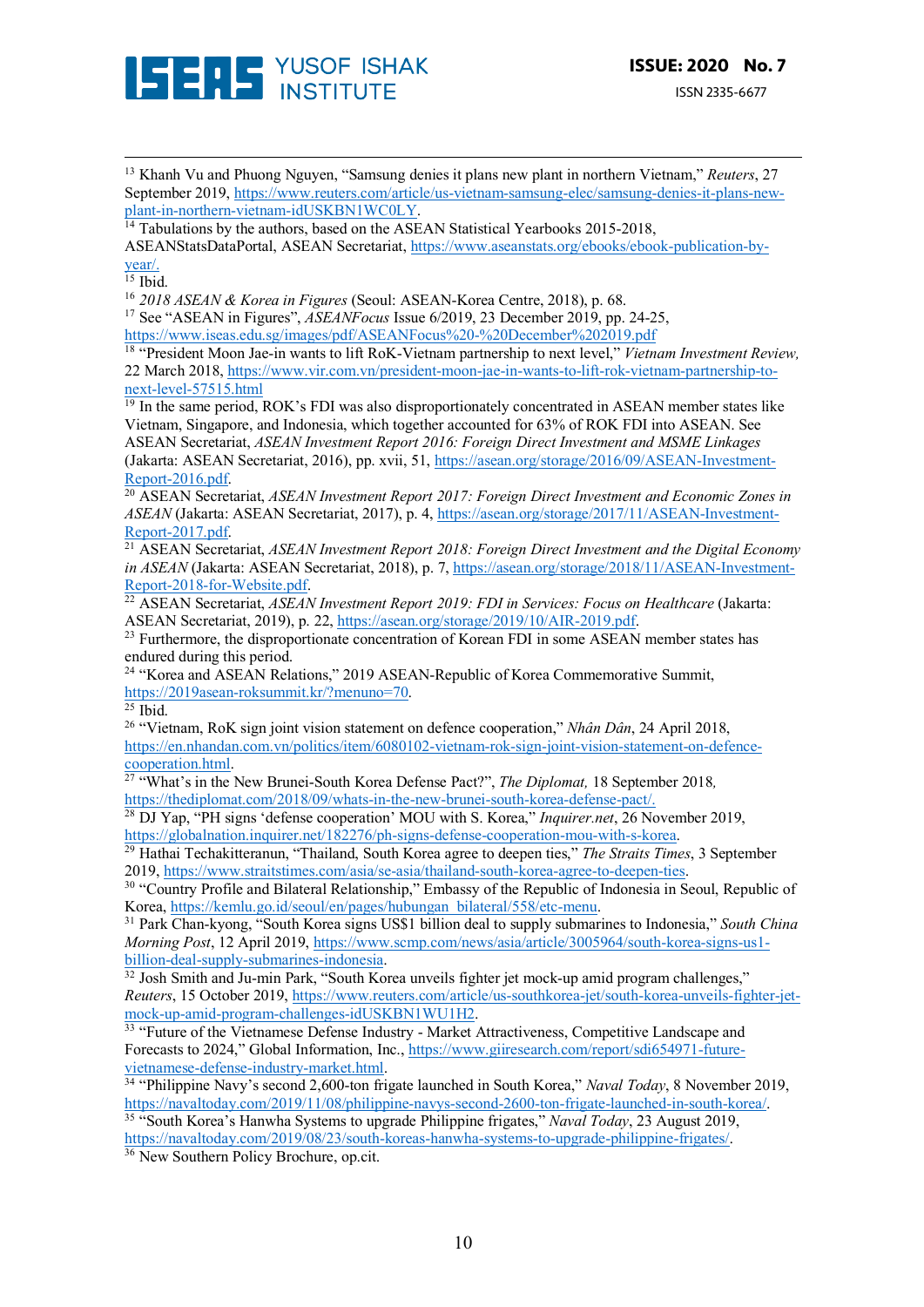

<sup>37</sup> According to the statement, both sides would "promote and facilitate dialogue and cooperation, including through ASEAN-led mechanisms, to support complete denuclearisation and the establishment of permanent peace on the Korean Peninsula". It also notes "ASEAN's readiness to continue to play a constructive role in contributing to peace and stability on the Korean Peninsula". See "ASEAN-Republic of Korea Joint Vision Statement for Peace, Prosperity and Partnership," ASEAN Secretariat, 26 November 2019, https://asean.org/storage/2019/11/The-ASEAN-ROK-Joint-Vision-Statement-Final-formatted-4-November-

<u> 1989 - Andrea San Andrew Maria (h. 1989).</u><br>1900 - Andrew Maria (h. 1980).

201....pdf. 38 Hyonhee Shin, "North Korea says 'pointless' for Kim to attend South Korea ASEAN summit," *Reuters*, 21 November 2019, https://www.reuters.com/article/us-northkorea-southkorea/north-korea-says-not-right-time-

for-kim-to-attend-south-korea-asean-summit-idUSKBN1XV0KW. 39 Lee Je-hun, "Kim Jong-un declines to visit Busan for S. Korea-ASEAN summit," *The Hankyoreh*, 22 November 2019, http://english.hani.co.kr/arti/english\_edition/e\_northkorea/918116.html.<br><sup>40</sup> Andrew O'Neil (2015), "South Korea as a Middle Power: Global Ambitions and Looming Challenges", in

Scott A. Snyder (Ed.), *Middle-Power Korea Contributions to the Global Agenda*, pp. 75-89, Council on Foreign Relations Press, https://drive.google.com/file/d/0B-cjOl7BEZncaDRnc2hjUk5tbG8/view.

<sup>41</sup> Hoang Thi Ha, "Korea Finds in ASEAN a Like-Minded Partner on the Indo-Pacific," *ISEAS Commentary* 2019/103, 2 December 2019, https://www.iseas.edu.sg/medias/commentaries/item/10927-korea-finds-inasean-a-likeminded-partner-on-the-indopacific-by-hoang-thi-ha.<br><sup>42</sup> Compiled by the authors from publicly available sources.

#### \*\*\*\*\*\*\*\*\*\*\*\*\*\*\*\*\*\*\*\*\*\*\*\*\*\*\*

*To read earlier issues of ISEAS Perspective please click here: https://www.iseas.edu.sg/articles-commentaries/iseas-perspective*

*Preceding three issues of ISEAS Perspective:*

*2020/6 "The 2019 General Elections: Comparing Results in South Sumatra and Lampung" by Made Supriatma https://www.iseas.edu.sg/images/pdf/ISEAS\_Perspective\_2020\_6.pdf*

*2020/5 "The Lowered Voting Age in Malaysia: Who Will Benefit?" by Cassey Lee https://www.iseas.edu.sg/images/pdf/ISEAS\_Perspective\_2020\_5.pdf*

*2020/4 "Vietnam's Booming E-commerce Market" by Dang Hoang Linh https://www.iseas.edu.sg/images/pdf/ISEAS\_Perspective\_2020\_4.pdf*